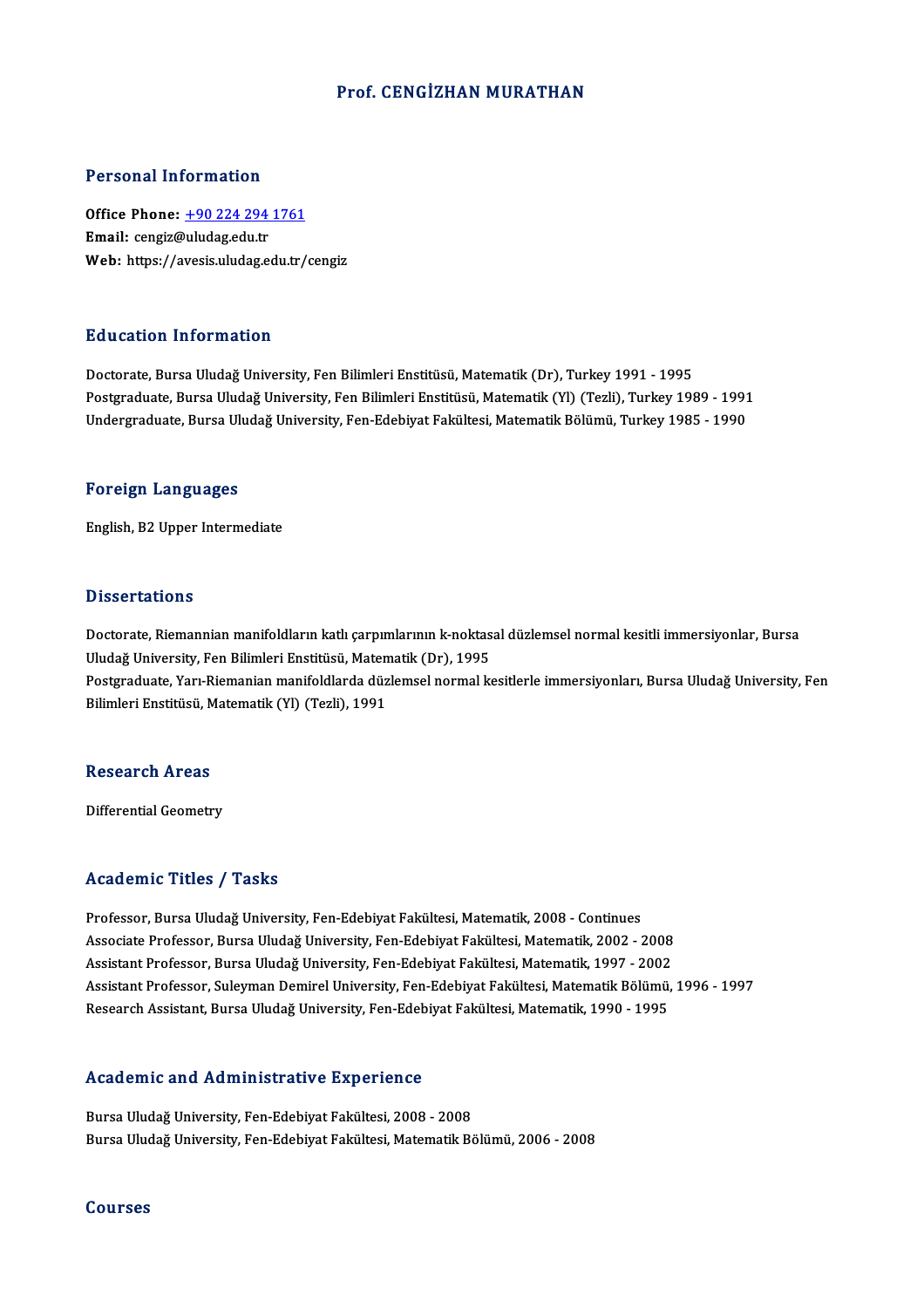ANALYTIC GEOMETRY I, Undergraduate, 2021 - 2022<br>MATEMATIK II, Undergraduate, 2017 - 2019 ANALYTIC GEOMETRY I, Undergraduate, 202<br>MATEMATİK II, Undergraduate, 2017 - 2018<br>ANALİTİK GEOMETRİ II, Undergraduate, 2017 ANALYTIC GEOMETRY I, Undergraduate, 2021 - 2022<br>MATEMATİK II, Undergraduate, 2017 - 2018<br>ANALİTİK GEOMETRİ II, Undergraduate, 2017 - 2018<br>DİEERENSİVELI ENERLI IP MANİEQI DI AR. Bestsradu MATEMATİK II, Undergraduate, 2017 - 2018<br>ANALİTİK GEOMETRİ II, Undergraduate, 2017 - 2018<br>DİFERENSİYELLENEBİLİR MANİFOLDLAR, Postgraduate, 2017 - 2018<br>DEĞME MANİFOLDLAR, Doctorate, 2017 - 2018 ANALİTİK GEOMETRİ II, Undergraduate, 2017 - 2018

# Advising Theses

Advising Theses<br>MURATHAN C., A generalized wintgen inequality for legendrian submanifolds in kenmotsu statistical manifolds,<br>Restanaduate B Görünüs(Student), 2019 rra viering "Thebes"<br>MURATHAN C., A generalized wintgen ine<br>Postgraduate, R.Görünüş(Student), 2019<br>Murathan C. Almast quadratic, structure MURATHAN C., A generalized wintgen inequality for legendrian submanifolds in ke<br>Postgraduate, R.Görünüş(Student), 2019<br>Murathan C., Almost quadratic -structure, Postgraduate, S.GÖNÜL(Student), 2019<br>Murathan C., Biharmanis Postgraduate, R.Görünüş(Student), 2019<br>Murathan C., Almost quadratic -structure, Postgraduate, S.GÖNÜL(Studen<br>Murathan C., Biharmonic maps, Postgraduate, A.ATABAY(Student), 2019<br>MURATHAN C. Biamannian submersians from almo Murathan C., Almost quadratic -structure, Postgraduate, S.GÖNÜL(Student), 2019<br>Murathan C., Biharmonic maps, Postgraduate, A.ATABAY(Student), 2019<br>MURATHAN C., Riemannian submersions from almost contact manifolds onto Riem Murathan C., Biharmoni<br>MURATHAN C., Riemani<br>A.BERİ(Student), 2016<br>MURATHAN C. Nullity c MURATHAN C., Riemannian submersions from almost contact manifolds onto Riemannian manif<br>A.BERİ(Student), 2016<br>MURATHAN C., Nullity conditions in paracontact geometry, Doctorate, İ.KÜPELİ(Student), 2016<br>MURATHAN C., Statist A.BERİ(Student), 2016<br>MURATHAN C., Nullity conditions in paracontact geometry, Doctorate, İ.KÜPELİ(Student), 2016<br>MURATHAN C., Statistical and warped product manifolds, Postgraduate, E.KORKMAZ(Student), 2011<br>MURATHAN C., P MURATHAN C., Nullity conditions in paracontact geometry, Doctorate, İ.KÜPELİ(Student), 2016<br>MURATHAN C., Statistical and warped product manifolds, Postgraduate, E.KORKMAZ(Student), 2011<br>MURATHAN C., Paracontact manifolds, MURATHAN C., Statistical and warped product manifolds, Postgraduate, E.KORKMAZ(Student), 2011<br>MURATHAN C., Paracontact manifolds, Postgraduate, İ.KÜPELİ(Student), 2010<br>MURATHAN C., Pseudo parallel submanifolds in de-Sitter MURATHAN C., Paracontact manifolds, Postgraduate, İ.KÜPELİ(Student), 2010<br>MURATHAN C., Pseudo parallel submanifolds in de-Sitter space, Postgraduate, Ö.PAMUK(Student), 2<br>MURATHAN C., Hemen hemen ?-kosimplektik (?,?,?)-uzay MURATHAN C., Pseudo parallel submanifolds in de-Sitter space, Postgraduate, Ö.PAMUK(Student), 2010<br>MURATHAN C., Hemen hemen ?-kosimplektik (?,?,?)-uzayları, Doctorate, H.ÖZTÜRK(Student), 2009<br>MURATHAN C., Some curvature co MURATHAN C., Hemen hemen ?-kosimplektik (?,?,?)-uzayları, Doctorate, H.ÖZTÜR<br>MURATHAN C., Some curvature conditions on Kenmotsu manifolds, Postgraduate<br>MURATHAN C., Invariant submanifolds, Postgraduate, Ü.ULUTAŞ(Student), MURATHAN C., Some curvature conditions on Kenmotsu manifolds, Postgraduate, A.BAŞARI(Student), 200<br>MURATHAN C., Invariant submanifolds, Postgraduate, Ü.ULUTAŞ(Student), 2005<br>MURATHAN C., Tensor product of planer curves and MURATHAN C., Invariant submanifolds, Postgraduate, Ü.ULUTAŞ(Student), 2005<br>MURATHAN C., Tensor product of planer curves and space curves, Postgraduate, R.YÜCEL(Student), 2004<br>MURATHAN C., Değme metrik manifoldlarda bazı eğ

# Articles Published in Journals That Entered SCI, SSCI and AHCI Indexes

- rticles Published in Journals That Entered SCI, SSCI and AHCI Indexes<br>I. The Chen's first inequality for submanifolds of statistical warped product manifolds<br>Siddiau A.N., Murathan G. Siddia M. Siddiqu A.N., Murathan C., Siddiq M.<br>Siddiqu A.N., Murathan C., Siddiq M. The Chen's first inequality for submanifolds of statistical warped product manifol<br>Siddiqu A. N. , Murathan C., Siddiq M.<br>Journal Of Geometry And Physics, vol.169, pp.1-13, 2021 (Journal Indexed in SCI Expanded)<br>Piemennian Siddiqu A. N. , Murathan C., Siddiq M.<br>Journal Of Geometry And Physics, vol.169, pp.1-1<br>II. Riemannian Warped Product Submersions<br>Küpeli Erken İ., MURATHAN C.
- Journal Of Geometry And Phys<br>Riemannian Warped Produ<br>Küpeli Erken İ., MURATHAN C.<br>Pesults in Mathematise vel 76 Rie<mark>mannian Warped Product Submersions</mark><br>Küpeli Erken İ., MURATHAN C.<br>Results in Mathematics, vol.76, no.1, 2021 (Journal Indexed in SCI)<br>Ceemetry of Chen inverients in statistisel werned product :
- III. Geometry of Chen invariants in statistical warped product manifolds<br>Al-Solamy F. R., Bansal P., Chen B., MURATHAN C., Shahid M. H. Results in Mathematics, vol.76, no.1, 2021 (Journal Indexed in S<br>Geometry of Chen invariants in statistical warped produ<br>Al-Solamy F. R. , Bansal P., Chen B., MURATHAN C., Shahid M. H.<br>INTERNATIONAL JOURNAL OF CEOMETRIC ME Geometry of Chen invariants in statistical warped product manifolds<br>Al-Solamy F. R. , Bansal P., Chen B., MURATHAN C., Shahid M. H.<br>INTERNATIONAL JOURNAL OF GEOMETRIC METHODS IN MODERN PHYSICS, vol.17, no.6, 2020 (Journal SCI)<br>IV. Almost cosympletic statistical manifolds INTERNATIONAL JOURNAL OF GEOMETRIC M<br>SCI)<br>IV. Almost cosympletic statistical manifolds<br>Frien LK MURATHAN G Yazla A
- ErkenI.K. ,MURATHANC.,YazlaA. Almost cosympletic statistical manifolds<br>Erken I. K. , MURATHAN C., Yazla A.<br>QUAESTIONES MATHEMATICAE, vol.43, no.2, pp.265-282, 2020 (Journal Indexed in SCI)<br>A Noutral relation between metallis structure and almost quadra
- Erken I. K., MURATHAN C., Yazla A.<br>QUAESTIONES MATHEMATICAE, vol.43, no.2, pp.265-282, 2020 (Journal Indexed in SCI)<br>V. A Neutral relation between metallic structure and almost quadratic phi-structure<br>Copul S. Kupeli Erken QUAESTIONES MATHEMATICAE, vol.43, no.2, pp.<br>A Neutral relation between metallic structi<br>Gonul S., Kupeli Erken I., Yazla A., MURATHAN C.<br>TURKISH JOURNAL OF MATHEMATICS .vol.43, n A Neutral relation between metallic structure and almost quadratic phi-structure<br>Gonul S., Kupeli Erken I., Yazla A., MURATHAN C.<br>TURKISH JOURNAL OF MATHEMATICS, vol.43, no.1, pp.268-278, 2019 (Journal Indexed in SCI)<br>Biha Gonul S., Kupeli Erken I., Yazla A., MURATHAN C.<br>TURKISH JOURNAL OF MATHEMATICS, vol.43, no.1, pp.268-278, 2019 (Journal Indexed in SCI)<br>VI. Biharmonic Pseudo-Riemannian Submersions from 3-Manifolds
- ErkenI.K. ,MURATHANC. Biharmonic Pseudo-Riemannian Submersions from 3-Mani<br>Erken I. K., MURATHAN C.<br>FILOMAT, vol.32, no.2, pp.543-552, 2018 (Journal Indexed in SCI)<br>A study of three dimensional perseentest ((kanna)over til

# VII. A study of three-dimensional paracontact ((kappa)over-tilde, (mu)over-tilde, (nu)over-tilde)-spaces FILOMAT, vol.32, no.2, pp.<br>**A study of three-dimen:**<br>Erken I. K. , MURATHAN C.<br>INTERNATIONAL JOURNAL INTERNATIONAL JOURNAL OF GEOMETRIC METHODS IN MODERN PHYSICS, vol.14, no.7, 2017 (Journal Indexed in SCI) Erken I. K., MURATHAN C.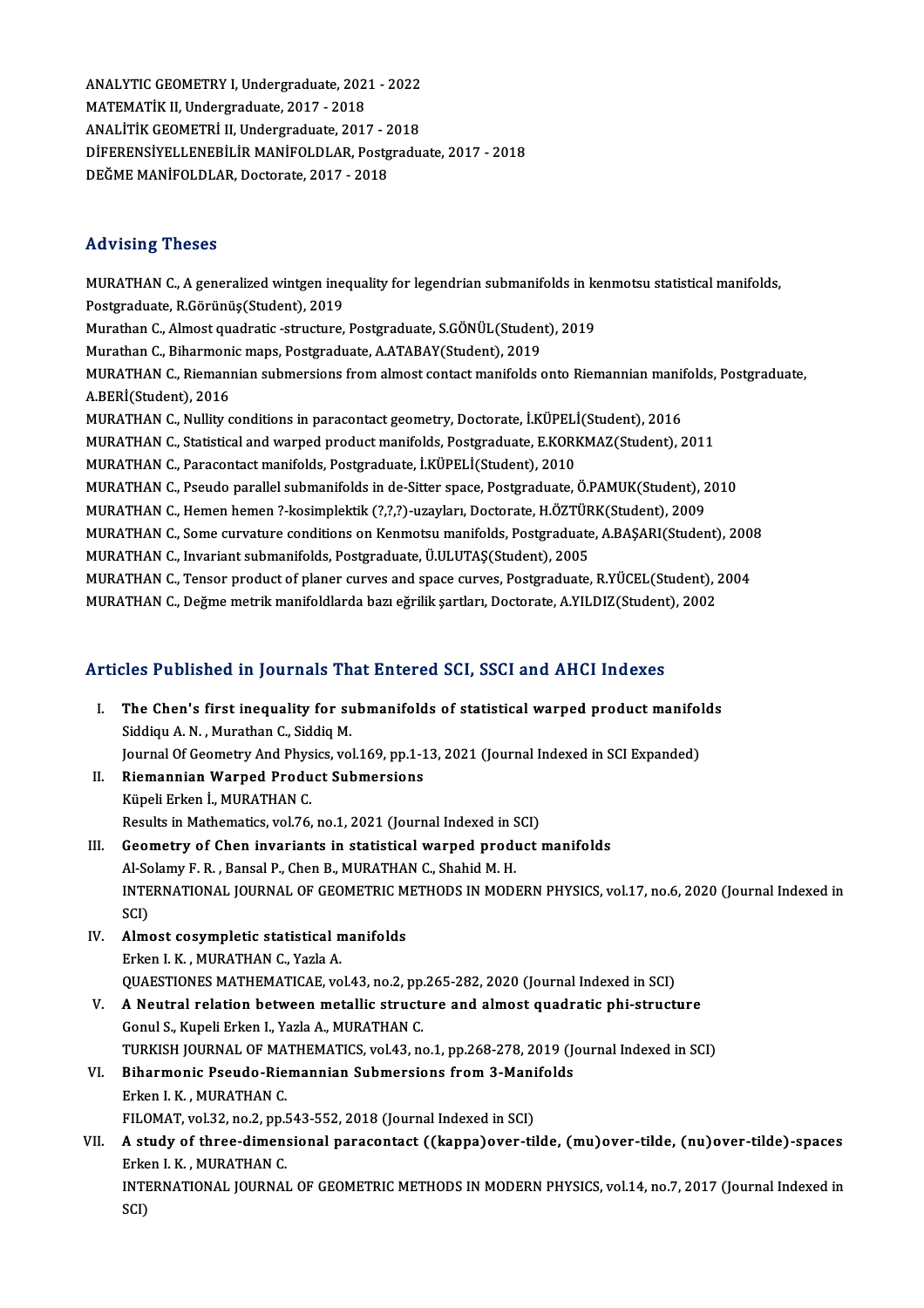| VIII.  | On the Existence of Proper Nearly Kenmotsu Manifolds                                                           |
|--------|----------------------------------------------------------------------------------------------------------------|
|        | Erken I. K., Dacko P., Murathan C.                                                                             |
|        | Mediterranean Journal of Mathematics, vol.13, no.6, pp.4497-4507, 2016 (Journal Indexed in SCI Expanded)       |
| IX.    | Anti-invariant Riemannian submersions from Kenmotsu manifolds onto Riemannian manifolds                        |
|        | Beri A., Erken I. K., MURATHAN C.                                                                              |
|        | TURKISH JOURNAL OF MATHEMATICS, vol.40, no.3, pp.540-552, 2016 (Journal Indexed in SCI)                        |
| Х.     | The curvature tensor of -contact metric manifolds                                                              |
|        | ARSLAN K., Carriazo A., Martin-Molina V., MURATHAN C.                                                          |
|        | MONATSHEFTE FUR MATHEMATIK, vol.177, no.3, pp.331-344, 2015 (Journal Indexed in SCI)                           |
| XI.    | Almost alpha-paracosymplectic manifolds                                                                        |
|        | Erken I K., Dacko P., Murathan C.                                                                              |
|        | JOURNAL OF GEOMETRY AND PHYSICS, vol.88, pp.30-51, 2015 (Journal Indexed in SCI)                               |
| XII.   | Anti-Invariant Riemannian Submersions from Cosymplectic Manifolds onto Riemannian Manifolds                    |
|        | MURATHAN C., Erken I. K.                                                                                       |
|        | FILOMAT, vol.29, no.7, pp.1429-1444, 2015 (Journal Indexed in SCI)                                             |
| XIII.  | ON SLANT RIEMANNIAN SUBMERSIONS FOR COSYMPLECTIC MANIFOLDS                                                     |
|        | Erken I K., MURATHAN C.                                                                                        |
|        | BULLETIN OF THE KOREAN MATHEMATICAL SOCIETY, vol.51, no.6, pp.1749-1771, 2014 (Journal Indexed in SCI)         |
| XIV.   | Almost f-Cosymplectic Manifolds                                                                                |
|        | Aktan N., YILDIRIM M., MURATHAN C.                                                                             |
|        | MEDITERRANEAN JOURNAL OF MATHEMATICS, vol.11, no.2, pp.775-787, 2014 (Journal Indexed in SCI)                  |
| XV.    | On generalized Robertson-Walker spacetimes satisfying some curvature condition                                 |
|        | ARSLAN K., Deszcz R., EZENTAŞ R., Hotlos M., MURATHAN C.                                                       |
|        | TURKISH JOURNAL OF MATHEMATICS, vol.38, no.2, pp.353-373, 2014 (Journal Indexed in SCI)                        |
| XVI.   | ALMOST alpha-COSYMPLECTIC f-MANIFOLDS                                                                          |
|        | ÖZTÜRK H., MURATHAN C., Aktan N., VANLI A.                                                                     |
|        | ANALELE STIINTIFICE ALE UNIVERSITATII AL I CUZA DIN IASI-SERIE NOUA-MATEMATICA, vol.60, no.1, pp.211-          |
|        | 226, 2014 (Journal Indexed in SCI)                                                                             |
| XVII.  | On semiparallel anti-invariant submanifolds of generalized Sasakian space forms                                |
|        | ÖZGÜR C., Gurler F., MURATHAN C.                                                                               |
|        | TURKISH JOURNAL OF MATHEMATICS, vol.38, no.4, pp.796-802, 2014 (Journal Indexed in SCI)                        |
| XVIII. | A Class of 3-dimensional Contact Metric Manifolds                                                              |
|        | Erken I K., MURATHAN C.                                                                                        |
|        | MEDITERRANEAN JOURNAL OF MATHEMATICS, vol.10, no.4, pp.1979-1994, 2013 (Journal Indexed in SCI)                |
| XIX.   | A class of 3-dimensional almost cosymplectic manifolds                                                         |
|        | Erken I. K., MURATHAN C.                                                                                       |
|        | TURKISH JOURNAL OF MATHEMATICS, vol.37, no.5, pp.884-894, 2013 (Journal Indexed in SCI)                        |
| XX.    | Nullity conditions in paracontact geometry                                                                     |
|        | Cappelletti Montano B., Erken I. K., Murathan C.                                                               |
|        | DIFFERENTIAL GEOMETRY AND ITS APPLICATIONS, vol.30, no.6, pp.665-693, 2012 (Journal Indexed in SCI)            |
| XXI.   | CHEN INEQUALITIES FOR SUBMANIFOLDS OF A COSYMPLECTIC SPACE FORM WITH A SEMI-                                   |
|        | SYMMETRIC METRIC CONNECTION                                                                                    |
|        | ÖZGÜR C., MURATHAN C.                                                                                          |
|        | ANALELE STIINTIFICE ALE UNIVERSITATII AL I CUZA DIN IASI-SERIE NOUA-MATEMATICA, vol.58, no.2, pp.395-          |
|        | 408, 2012 (Journal Indexed in SCI)                                                                             |
| XXII.  | TENSOR PRODUCT SURFACES WITH POINTWISE 1-TYPE GAUSS MAP                                                        |
|        | ARSLAN K., BULCA B., Kilic B., Kim Y. H., MURATHAN C., Ozturk G.                                               |
|        | BULLETIN OF THE KOREAN MATHEMATICAL SOCIETY, vol.48, no.3, pp.601-609, 2011 (Journal Indexed in SCI)           |
| XXIII. | Vranceanu surface in E4 with pointwise 1-type Gauss map                                                        |
|        | Arslan K., Bayram B. K., Bulca B., Kim Y. H., Murathan C., Ozturk G.                                           |
|        | Indian Journal of Pure and Applied Mathematics, vol.42, no.1, pp.41-51, 2011 (Journal Indexed in SCI Expanded) |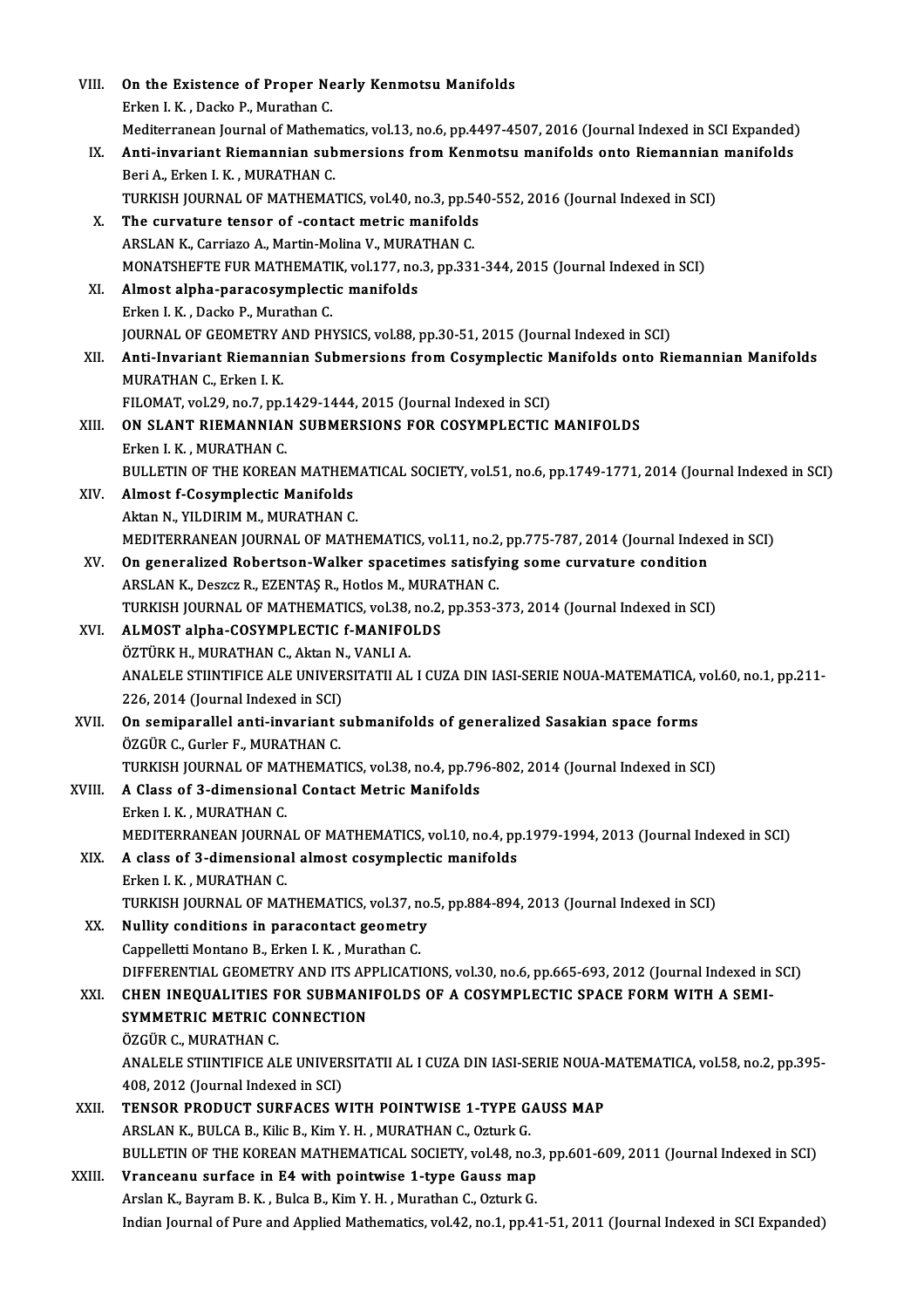| XXIV.         | On the Solution of the Monge-Ampere Equation $Z(xx)Z(yy)-Z(xy)(2)=f(x, y)$ with Quadratic Right<br>Side                                                               |
|---------------|-----------------------------------------------------------------------------------------------------------------------------------------------------------------------|
|               | Aminov Y., Arslan K., Bayram B. (., Bulca B., Murathan C., Ozturk G.                                                                                                  |
|               | JOURNAL OF MATHEMATICAL PHYSICS ANALYSIS GEOMETRY, vol.7, no.3, pp.203-211, 2011 (Journal Indexed in<br>SCI)                                                          |
| XXV.          | Rotational embeddings in E-4 with pointwise 1-type gauss map                                                                                                          |
|               | ARSLAN K., Bayram B. K., BULCA B., Kim Y. H., MURATHAN C., Ozturk G.                                                                                                  |
|               | TURKISH JOURNAL OF MATHEMATICS, vol.35, no.3, pp.493-499, 2011 (Journal Indexed in SCI)                                                                               |
| XXVI.         | PSEUDOPARALLEL ANTI-INVARIANT SUBMANIFOLDS OF KENMOTSU MANIFOLDS                                                                                                      |
|               | SULAR S., ÖZGÜR C., MURATHAN C.                                                                                                                                       |
|               | HACETTEPE JOURNAL OF MATHEMATICS AND STATISTICS, vol.39, no.4, pp.535-543, 2010 (Journal Indexed in SCI)                                                              |
| XXVII.        | Some special types of developable ruled surface                                                                                                                       |
|               | Alegre P., Arslan K., Carriazo A., Murathan C., Ozturk G.                                                                                                             |
|               | Hacettepe Journal of Mathematics and Statistics, vol.39, no.3, pp.319-325, 2010 (Journal Indexed in SCI Expanded)                                                     |
| <b>XXVIII</b> | CHEN INEQUALITIES FOR SUBMANIFOLDS OF A LOCALLY CONFORMAL ALMOST COSYMPLECTIC                                                                                         |
|               | MANIFOLD WITH A SEMI-SYMMETRIC METRIC CONNECTION                                                                                                                      |
|               | ÖZGÜR C., MURATHAN C.                                                                                                                                                 |
|               | ANALELE STIINTIFICE ALE UNIVERSITATII OVIDIUS CONSTANTA-SERIA MATEMATICA, vol.18, no.1, pp.239-253,                                                                   |
|               | 2010 (Journal Indexed in SCI)                                                                                                                                         |
| XXIX.         | On slant submanifolds of neutral Kaehler manifolds                                                                                                                    |
|               | Arslan K., Carriazo A., Chen B. - ., Murathan C.                                                                                                                      |
| XXX.          | Taiwanese Journal of Mathematics, vol.14, no.2, pp.561-584, 2010 (Journal Indexed in SCI Expanded)<br>ON INVARIANT SUBMANIFOLDS OF LORENTZIAN PARA-SASAKIAN MANIFOLDS |
|               | ÖZGÜR C., MURATHAN C.                                                                                                                                                 |
|               | ARABIAN JOURNAL FOR SCIENCE AND ENGINEERING, vol.34, pp.177-185, 2009 (Journal Indexed in SCI)                                                                        |
| XXXI.         | PINCHING THEOREMS FOR TOTALLY REAL MINIMAL SUBMANIFOLDS IN CPn<br>MURATHAN C., ÖZGÜR C.                                                                               |
|               | GLASGOW MATHEMATICAL JOURNAL, vol.51, pp.331-339, 2009 (Journal Indexed in SCI)                                                                                       |
| <b>XXXII</b>  | On generalized recurrent Riemannian manifolds                                                                                                                         |
|               | Arslan K, De U.C., Murathan C., Yildiz A.                                                                                                                             |
|               | Acta Mathematica Hungarica, vol.123, pp.27-39, 2009 (Journal Indexed in SCI Expanded)                                                                                 |
| <b>XXXIII</b> | A class of Lorentzian α-Sasakian manifolds                                                                                                                            |
|               | Yildiz A., Turan M., MURATHAN C.                                                                                                                                      |
|               | Kyungpook Mathematical Journal, vol.49, no.4, pp.789-799, 2009 (Journal Indexed in SCI Expanded)                                                                      |
| XXXIV.        | Riemannian manifolds with a semi-symmetric metric connection satisfying some semisymmetry                                                                             |
|               | conditions                                                                                                                                                            |
|               | Murathan C., ÖZGÜR C.                                                                                                                                                 |
|               | Proceedings of the Estonian Academy of Sciences, vol.57, no.4, pp.210-216, 2008 (Journal Indexed in SCI                                                               |
|               | Expanded)<br>Ricci Generalized Pseudo-Parallel Kaehlerian Submanifolds in Complex Space Forms                                                                         |
| XXXV.         | Yildiz A, MURATHAN C.                                                                                                                                                 |
|               | BULLETIN OF THE MALAYSIAN MATHEMATICAL SCIENCES SOCIETY, vol.31, no.2, pp.153-163, 2008 (Journal                                                                      |
|               | Indexed in SCI)                                                                                                                                                       |
| <b>XXXVI</b>  | On 3-dimensional generalized $(\kappa, \mu)$ -contact metric manifolds                                                                                                |
|               | Shaikh A. A., Arslan K., Murathan C., Baishya K. K.                                                                                                                   |
|               | Balkan Journal of Geometry and its Applications, vol.12, no.1, pp.122-134, 2007 (Journal Indexed in SCI Expanded)                                                     |
| XXXVII.       | C-Totally real pseudo-parallel submanifolds of Sasakian space forms                                                                                                   |
|               | Yildiz A., Murathan C., Arstan K., Ezentas R.                                                                                                                         |
|               | MONATSHEFTE FUR MATHEMATIK, vol.151, no.3, pp.247-256, 2007 (Journal Indexed in SCI)                                                                                  |
| XXXVIII.      | Warped product submanifolds in Kenmotsu space forms                                                                                                                   |
|               | Murathan C., Arslan K., Ezentas R., Mihai I.                                                                                                                          |
|               |                                                                                                                                                                       |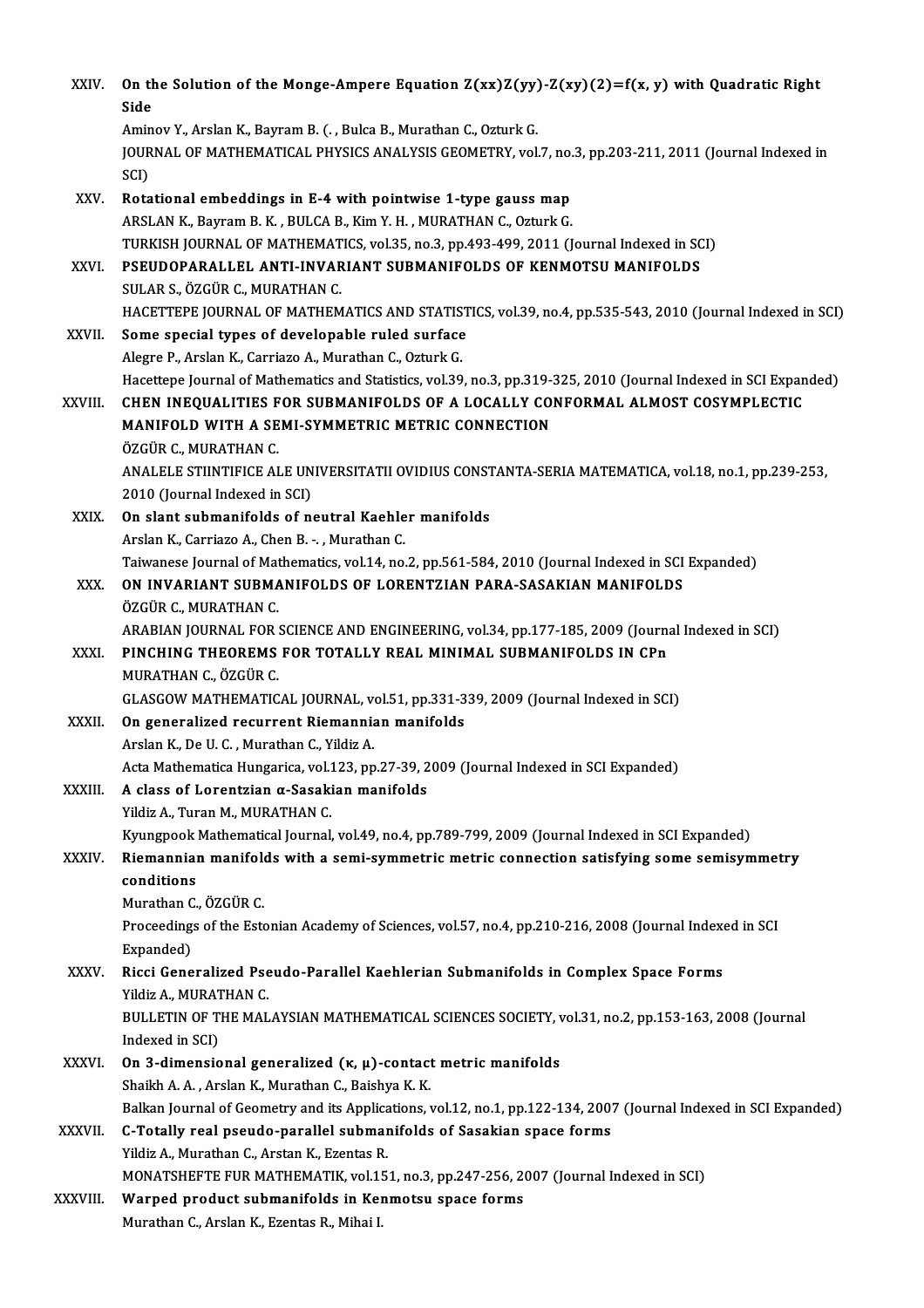Taiwanese Journal of Mathematics, vol.10, no.6, pp.1431-1441, 2006 (Journal Indexed in SCI Expanded)<br>Contast CP wanned produst submanifolds in Konmatsy space forms

|        | Taiwanese Journal of Mathematics, vol.10, no.6, pp.1431-1441, 2006 (Journal Indexed in SCI Expanded)  |
|--------|-------------------------------------------------------------------------------------------------------|
| XXXIX  | Contact CR-warped product submanifolds in Kenmotsu space forms                                        |
|        | Arslan K., Ezentas R., Mihai I., Murathan C.                                                          |
|        | JOURNAL OF THE KOREAN MATHEMATICAL SOCIETY, vol.42, no.5, pp.1101-1110, 2005 (Journal Indexed in SCI) |
| XL.    | A geometric description of the urinary bladder of Turkish Shepherd dog (Karabaş)                      |
|        | Ezentas R., Arslan K., Yildiz H., Yildiz B., Murathan C.                                              |
|        | Annals of Anatomy, vol.187, no.2, pp.179-184, 2005 (Journal Indexed in SCI Expanded)                  |
| XLI.   | On some pseudosymmetry type hypersurfaces of semi-Euclidean spaces                                    |
|        | ARSLAN K., Deszcz R., EZENTAŞ R., MURATHAN C., Özgür C.                                               |
|        | Demonstratio Mathematica, vol.36, no.4, pp.971-984, 2003 (Journal Indexed in SCI Expanded)            |
| XLII.  | On pseudosymmetry type hypersurfaces of semi-Euclidean spaces I                                       |
|        | Arslan K., Deszcz R., Ezentas R., Murathan C., Ozgur C.                                               |
|        | Acta Mathematica Scientia, vol.22, no.3, pp.346-358, 2002 (Journal Indexed in SCI Expanded)           |
| XLIII. | On some class of hypersurfaces of semi-Euclidean spaces                                               |
|        | Murathan C., Arslan K., Deszcz R., Ezentas R., Ozgur C.                                               |
|        | Publicationes Mathematicae, vol.58, no.4, pp.587-604, 2001 (Journal Indexed in SCI Expanded)          |
| XLIV.  | Certain inequalities for submanifolds in (K, mu)-contact space forms                                  |
|        | Arslan K., Ezentas R., Mihai I., Murathan C., Ozgur C.                                                |
|        | BULLETIN OF THE AUSTRALIAN MATHEMATICAL SOCIETY, vol.64, no.2, pp.201-212, 2001 (Journal Indexed in   |
|        | SCI)                                                                                                  |
| XLV.   | <b>Recurrent immersions</b>                                                                           |
|        | ARSLAN K., Deszcz R., MURATHAN C., Özgür C.                                                           |
|        | Demonstratio Mathematica, vol.32, no.1, pp.185-193, 1999 (Journal Indexed in SCI Expanded)            |
|        |                                                                                                       |

# Articles Published in Other Journals

rticles Published in Other Journals<br>I. A Generalized Wintgen Inequality for Legendrian Submanifolds in Almost Kenmotsu Statistical<br>Manifolds A Generali<br>Manifolds<br>Corunus P Manifolds<br>Gorunus R., Erken I. K. , Yazla A., MURATHAN C.

INTERNATIONAL ELECTRONIC JOURNAL OF GEOMETRY, vol.12, no.1, pp.43-56, 2019 (Journal Indexed in ESCI)

Gorunus R., Erken I. K. , Yazla A., MURATHAN C.<br>INTERNATIONAL ELECTRONIC JOURNAL OF GEOMETRY, vol.12, no.1, pp.43-56, 2019 (Journal Indexed in<br>II. A study of Wintgen like inequality for submanifolds in statistical warped p INTERNATIONAL ELECTI<br><mark>A study of Wintgen lik</mark><br>MURATHAN C., ŞAHİN B.<br>JOUPNAL OF CEOMETPY A study of Wintgen like inequality for submanifolds in statistic:<br>MURATHAN C., ŞAHİN B.<br>JOURNAL OF GEOMETRY, vol.109, no.2, 2018 (Journal Indexed in ESCI)<br>Pissi sellinestions on 3 dimensional perssentest metris menife

- MURATHAN C., ŞAHİN B.<br>JOURNAL OF GEOMETRY, vol.109, no.2, 2018 (Journal Indexed in ESCI)<br>III. Ricci collineations on 3-dimensional paracontact metric manifolds<br>Frien L.K., Murathan G. **JOURNAL OF GEOMETRY<br>Ricci collineations on<br>Erken L. K. , Murathan C.<br>AEDIKA MATEMATIKA.** Ricci collineations on 3-dimensional paracontact metric manifolds<br>Erken L. K. , Murathan C.<br>AFRIKA MATEMATIKA, vol.29, pp.665-675, 2018 (Journal Indexed in ESCI)<br>Slant Biomannian submersions from Sasakian manifolds Erken L. K., Murathan C.<br>AFRIKA MATEMATIKA, vol.29, pp.665-675, 2018 (Journal Indexed in ESCI)<br>IV. Slant Riemannian submersions from Sasakian manifolds
- KÜPELİ ERKEN İ., MURATHAN C. Slant Riemannian submersions from Sasakian manifolds<br>KÜPELİ ERKEN İ., MURATHAN C.<br>Arab Journal of Mathematical Sciences, vol.22, no.2, pp.250-264, 2016 (Refereed Journals of Other Institutions)<br>() kanna, ) mu, ) ungilan =s KÜPELİ ERKEN İ., MURATHAN C.<br>Arab Journal of Mathematical Sciences, vol.22, no.2, pp.250-264, 2016 (Refereed Journals<br>V. (\kappa ,\mu ,\upsilon =const.) -contact metric manifolds with \xi (I\_{M})=0<br>vüpeli ERKEN İ. MURATHAN
- Arab Journal of Mathematical Sci<br>(**\kappa ,\mu ,\upsilon =con**<br>KÜPELİ ERKEN İ., MURATHAN C.<br>Peiträge zur Algebre und Geeme V. (\kappa ,\mu ,\upsilon =const.) -contact metric manifolds with \xi (I\_{M})=0<br>KÜPELİ ERKEN İ., MURATHAN C.<br>Beiträge zur Algebra und Geometrie / Contributions to Algebra and Geometry, vol.55, no.1, pp.43-58, 2014<br>(Journa KÜPELİ ERKEN İ., MURATHAN C. Beiträge zur Algebra und Geometrie / Contributions to Algebra and Geometry, vol.55, no.1, pp.43-58, 2014<br>(Journal Indexed in ESCI)<br>VI. Riemannian manifolds with a semi symmetric non metric connection satisfying some semisy
- (Journal Indexed in ESCI)<br>Riemannian manifolds with<br>conditionsDoğru Math Anal<br>doğmu V. ÖZCÜP C. MUPATHAN Riemannian manifolds with a s<br>conditionsDoğru Math Anal<br>doğru Y., ÖZGÜR C., MURATHAN C.<br>PULLETIN OF MATHEMATICAL AN

conditionsDoğru Math Anal<br>doğru Y., ÖZGÜR C., MURATHAN C.<br>BULLETIN OF MATHEMATICAL ANALYSIS AND APPLICATIONS, vol.2, 2011 (Refereed Journals of Other<br>Institutions) doğru Y., ÖZO<br>BULLETIN OI<br>Institutions)<br>BIEMANNIA

Institutions)<br>VII. RIEMANNIAN MANIFOLDS WITH A SEMI-SYMMETRIC NON-METRIC CONNECTION SATISFYING SOME SEMISYMMETRY CONDITIONS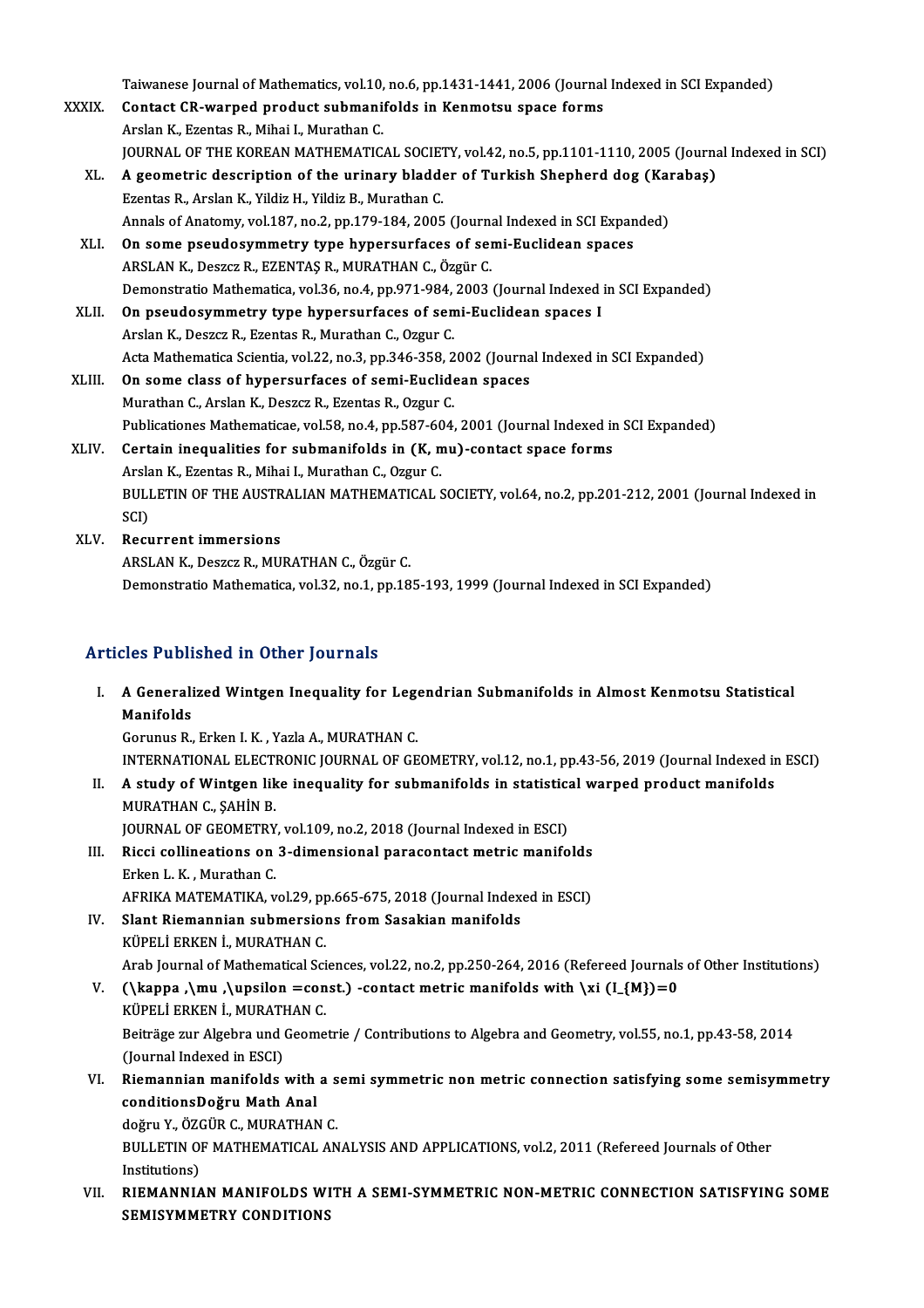Dogru Y., Ozgur C., MURATHAN C.

Dogru Y., Ozgur C., MURATHAN C.<br>BULLETIN OF MATHEMATICAL ANALYSIS AND APPLICATIONS, vol.3, no.2, pp.206-212, 2011 (Journal Indexed in Dogru<br>BULLI<br>ESCI)<br>H. Bog BULLETIN OF MATHEMATICAL ANALYSIS AND APPI<br>ESCI)<br>VIII. H Recurrent Surfaces in Euclidean Space E m

|        | ESCI)                                                                                                            |
|--------|------------------------------------------------------------------------------------------------------------------|
| VIII.  | H Recurrent Surfaces in Euclidean Space E m                                                                      |
|        | ARSLAN K., MURATHAN C., ÖZTÜRK G., Türkay S.                                                                     |
|        | Selçuk Journal of Applied Mathematics, vol.12, 2011 (Other Refereed National Journals)                           |
| IX.    | PSEUDO SYMMETRIC AND PSEUDO RICCI SYMMETRIC WARPED PRODUCT MANIFOLDS                                             |
|        | DE U.C., MURATHAN C., ÖZGÜR C.                                                                                   |
|        | COMMUNICATIONS OF THE KOREAN MATHEMATICAL SOCIETY, vol.25, no.4, pp.615-621, 2010 (Journal Indexed in            |
|        | ESCI)                                                                                                            |
| X.     | On the Weyl projective curvature tensor of an N k contact metric manifold                                        |
|        | YILDIZ A., DE U. C., MURATHAN C., ARSLAN K.                                                                      |
|        | Math. Pannon., vol.21, 2010 (Refereed Journals of Other Institutions)                                            |
| XI.    | On Kenmotsu manifolds satisfying certain conditions                                                              |
|        | ÖZTÜRK H., AKTAN N., MURATHAN C.                                                                                 |
|        | Appl. Sci., vol.12, 2010 (Refereed Journals of Other Institutions)                                               |
| XII.   | On generalized C Bochner curvature tensor of a contact metric manifold                                           |
|        | YILDIZ A, MURATHAN C.                                                                                            |
|        | J. Calcutta Math. Soc., vol.1, 2010 (Refereed Journals of Other Institutions)                                    |
| XIII.  | A Class of Lorentzian alpha-Sasakian Manifolds                                                                   |
|        | Yildiz A., Turan M., MURATHAN C.                                                                                 |
|        | KYUNGPOOK MATHEMATICAL JOURNAL, vol.49, no.4, pp.789-799, 2009 (Journal Indexed in ESCI)                         |
| XIV.   | Invariant submanifolds of Sasakian space forms                                                                   |
|        | YILDIZ A, MURATHAN C.                                                                                            |
|        | JOURNAL OF GEOMETRY, vol.95, pp.135-150, 2009 (Journal Indexed in ESCI)                                          |
| XV.    | On semiparallel and weyl-semiparallel hypersurfaces of kaehler manifolds                                         |
|        | Özgür C., MURATHAN C., ARSLAN K.                                                                                 |
|        | Kyungpook Mathematical Journal, vol.49, no.1, pp.133-141, 2009 (Journal Indexed in ESCI)                         |
| XVI.   | On a type of P Sasakian manifolds                                                                                |
|        | De U. C., ÖZGÜR C., ARSLAN K., MURATHAN C., YILDIZ A.                                                            |
|        | Math. Balkanica (N.S.), vol.22, pp.25-36, 2008 (Refereed Journals of Other Institutions)                         |
| XVII.  | On generalized recurrent Kenmotsu manifolds                                                                      |
|        | Başarı A., MURATHAN C.                                                                                           |
|        | Fen, vol.3, no.1, pp.91-97, 2008 (Other Refereed National Journals)                                              |
| XVIII. | Biharmonic anti invariant submanifolds in Sasakian space forms                                                   |
|        | ARSLAN K., EZENTAȘ R., MURATHAN C., Toru S.                                                                      |
|        | Beiträge Algebra Geom., vol.48, 2007 (Refereed Journals of Other Institutions)                                   |
| XIX.   | On a class of Lorentzian para Sasakian manifolds                                                                 |
|        | MURATHAN C., YILDIZ A., ARSLAN K., UC D.                                                                         |
|        | Proc. Estonian Acad. Sci. Phys. Math., vol.55, no.4, pp.210-219, 2006 (Refereed Journals of Other Institutions)  |
| XX.    | On Lorentzian alpha-Sasakian Manifolds                                                                           |
|        | Yildiz A., MURATHAN C.                                                                                           |
|        | KYUNGPOOK MATHEMATICAL JOURNAL, vol.45, no.1, pp.95-103, 2005 (Journal Indexed in ESCI)                          |
| XXI.   | Biharmonic submanifolds in 3 dimensional manifolds                                                               |
|        | ARSLAN K., EZENTAŞ R., MURATHAN C., Sasahara T.                                                                  |
|        | International Journal of Mathematics and Mathematical Sciences, vol.2005, no.22, pp.3575-3586, 2005 (Refereed    |
|        | Journals of Other Institutions)                                                                                  |
| XXII.  | On weak biharmonic submanifolds and 2-parallelity.                                                               |
|        | Kılıç B., Arslan K., Lumiste Ü., Murathan C.                                                                     |
|        | Differential Geometry - Dynamical Systems, vol.5, no.1, pp.39-48, 2003 (Refereed Journals of Other Institutions) |
| XXIII. | Ricci curvature of submanifolds in locally conformal almost cosymplectic manifolds                               |
|        |                                                                                                                  |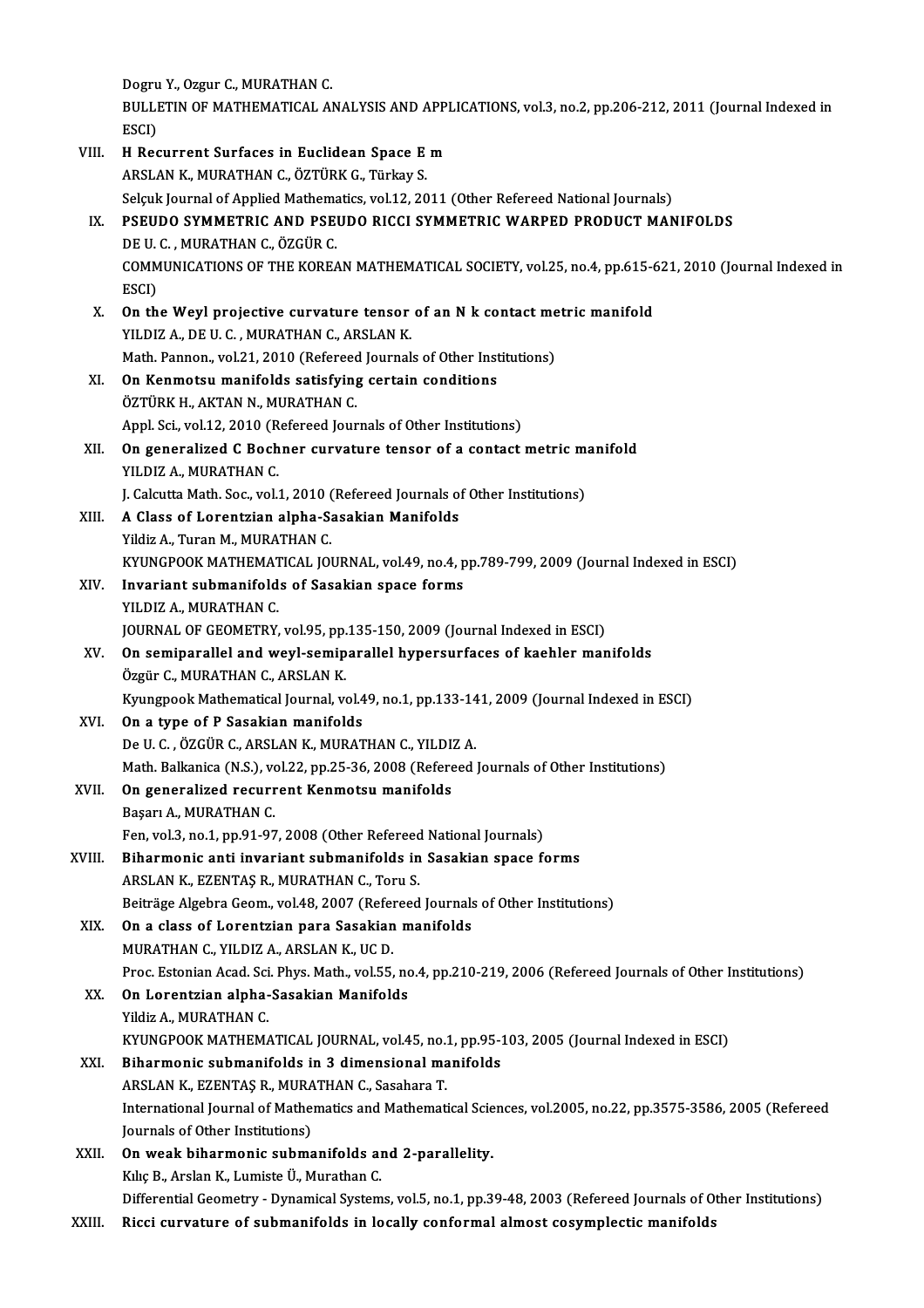|              | ARSLAN K., EZENTAŞ R., Mihai I., MURATHAN C., ÖZTÜRK G.                                                              |
|--------------|----------------------------------------------------------------------------------------------------------------------|
|              | Math. J. Toyama Univ., vol.26, pp.13-24, 2003 (Refereed Journals of Other Institutions)                              |
| XXIV.        | Ricci curvature of submanifolds in Kenmotsu space forms                                                              |
|              | ARSLAN K., EZENTAŞ R., Mihai I., MURATHAN C., Özgür C.                                                               |
|              | International Journal of Mathematics and Mathematical Sciences, vol.29, no.12, pp.719-726, 2002 (Refereed            |
|              | Journals of Other Institutions)                                                                                      |
| XXV.         | On a class of surfaces in the Euclidean space                                                                        |
|              | ÖZGÜR C., ARSLAN K., MURATHAN C.                                                                                     |
|              | Fac. Sci. Univ. Ank. Sér. A1 Math. Stat., vol.51, pp.47-54, 2002 (Refereed Journals of Other Institutions)           |
| XXVI.        | Surfaces satisfying certain curvature conditions in the Euclidean spaces                                             |
|              | ÖZGÜR C., ARSLAN K., MURATHAN C.                                                                                     |
|              | Differ. Geom. Dyn. Syst., vol.4, no.1, pp.26-32, 2002 (Refereed Journals of Other Institutions)                      |
| <b>XXVII</b> | B Y Chen inequalities for submanifolds in locally conformal almost cosymplectic manifolds                            |
|              | ARSLAN K., EZENTAŞ R., Mihai I., MURATHAN C., ÖZGÜR C.                                                               |
|              | Bull. Inst. Math. Acad. Sinica, vol.29, no.3, pp.231-242, 2001 (Refereed Journals of Other Institutions)             |
| XXVIII.      | Pseudosymmetric contact metric manifolds in the sense of M C Chaki                                                   |
|              | ARSLAN K., MURATHAN C., ÖZGÜR C., YILDIZ A.                                                                          |
|              | Proc. Estonian Acad. Sci. Phys. Math., vol.50, no.3, pp.124-132, 2001 (Refereed Journals of Other Institutions)      |
| XXIX.        | Tensor product surfaces of a Euclidean space curve and a Euclidean plane curve                                       |
|              | ARSLAN K., EZENTAŞ R., Mihai I., MURATHAN C., Özgür C.                                                               |
|              | Beitrage zur Algebra und Geometrie, vol.42, no.2, pp.523-530, 2001 (Refereed Journals of Other Institutions)         |
| XXX.         | On pseudo Ricci symmetric manifolds                                                                                  |
|              | ARSLAN K., EZENTAŞ R., MURATHAN C., ÖZGÜR C.                                                                         |
|              | Balkan J. Geom. Appl., vol.6, no.2, pp.1-5, 2001 (Refereed Journals of Other Institutions)                           |
| XXXI.        | On contact metric R harmonic manifolds                                                                               |
|              | ARSLAN K., MURATHAN C., ÖZGÜR C., YILDIZ A.                                                                          |
|              | Balkan Journal Of Geometry And Its Applications, vol.5, no.1, pp.1-6, 2000 (Refereed Journals of Other Institutions) |
| <b>XXXII</b> | On phi conformally flat contact metric manifolds                                                                     |
|              | ARSLAN K., MURATHAN C., ÖZGÜR C.                                                                                     |
|              | Balkan J. Geom. Appl., vol.5, no.2, pp.1-7, 2000 (Refereed Journals of Other Institutions)                           |
| XXXIII.      | 2 semiparallel surfaces in space forms I Two particular cases                                                        |
|              | Arslan K., Lumiste U., Murathan C., Özgür C.                                                                         |
|              | Proc. Estonian Acad. Sci. Phys., vol.49, no.3, pp.139-148, 2000 (Refereed Journals of Other Institutions)            |
| XXXIV.       | Vertical and complete lifts on statistical manifolds and on the univariate Gaussian manifolds                        |
|              | Murathan C., Güney İ.                                                                                                |
|              | Commun. Fac. Sci. Univ. Ank. Ser. A1 Math. Stat, vol.42, no.1, pp.69-76, 1993 (International Refereed University     |
|              | Journal)                                                                                                             |
|              |                                                                                                                      |

# Books&Book Chapters

I. Çözümlü Diferensiyel Geometri Problemleri tə & Book unapters<br>Çözümlü Diferensiyel Geometri Problemleri<br>Hacısalihoğlu H. H. , Özdamar E., Murathan C., İyigün E.<br>Haci Saligoğlu Yayınları, Ankara, 1995 **Çözümlü Diferensiyel Geometri Pr**<br>Hacısalihoğlu H. H. , Özdamar E., Murat<br>Haci Saligoğlu Yayınları, Ankara, 1995

# nacı sangoglu rayınları, Ankara, 1995<br>Refereed Congress / Symposium Publications in Proceedings

Experienced Congress / Symposius<br>I. Warped Product submersions<br>MIRATHAN C. KÜRELİ ERKEN İ I. Warped Product submersions<br>MURATHAN C., KÜPELİ ERKEN İ. 17 th International Geometry Symposium, Erzincan, Turkey, 19 - 22 June 2019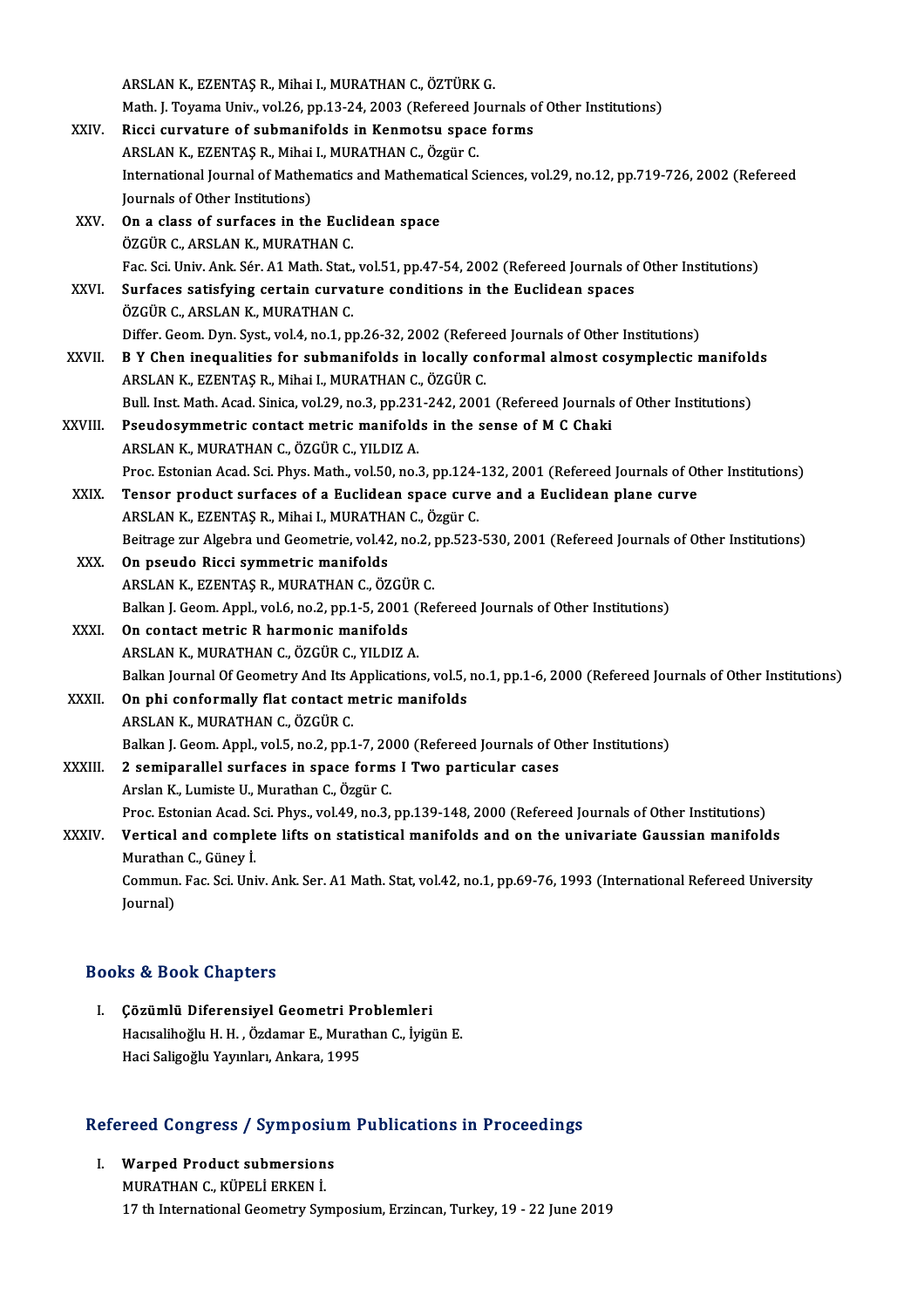| Н.     | Holomorphic Statistical Manifolds                                                       |
|--------|-----------------------------------------------------------------------------------------|
|        | <b>MURATHAN C.</b>                                                                      |
|        | IECMSA-2018, 28 - 31 August 2018                                                        |
| Ш.     | A Neutral relation between metallic structure and almost quadratic $\varphi$ -structure |
|        | Gönül S., KÜPELİ ERKEN İ., Yazla A., MURATHAN C.                                        |
|        | 16 th International Geometry Symposium, Manisa, Turkey, 4 - 07 July 2018                |
| IV.    | Almost Cosymplectic Statistical Manifolds                                               |
|        | Yazla A., KÜPELİ ERKEN İ., MURATHAN C.                                                  |
|        | 16 th International Geometry Symposium, Manisa, Turkey, 4 - 07 July 2018                |
| V.     | Almost cosympletic statistical manifolds                                                |
|        | YAZLA A., KÜPELİ ERKEN İ., MURATHAN C.                                                  |
|        | 16th International Geometry Symposium, Manisa, Turkey, 4 - 07 July 2018, pp.70          |
| VI.    | Ricci Collineations on 3-dimensional Paracontact Metric Manifolds                       |
|        | KÜPELİ ERKEN İ, MURATHAN C.                                                             |
|        | 15th International Geometry Symposium, Amasya, Turkey, 3 - 06 July 2017                 |
| VII.   | <b>Biharmonic Submersions</b>                                                           |
|        | KÜPELİ ERKEN İ., MURATHAN C.                                                            |
|        | International Workshop on Theory of Submanifolds, 2 - 04 June 2016                      |
| VIII.  | On Nearly Kenmotsu Manifolds                                                            |
|        | KÜPELİ ERKEN İ., Dacko P., MURATHAN C.                                                  |
|        | XIII. Geometri Sempozyumu, Turkey, 27 - 30 July 2015                                    |
| IX.    | The harmonicity of the Reeb vector field on paracontact metric three manifolds          |
|        | KÜPELİ ERKEN İ., MURATHAN C.                                                            |
|        | International congress of Mathematicians, 13 - 21 August 2014                           |
| X.     | On Three Dimensional Almost Paracosymplectic Manifolds                                  |
|        |                                                                                         |
|        | KÜPELİ ERKEN İ., Dacko P., MURATHAN C.                                                  |
|        | XII Geometri Sempozyumu, Turkey, 23 - 26 June 2014                                      |
| XI.    | Paracontact Metric k m Spaces with k 1                                                  |
|        | KÜPELİ ERKEN İ., MURATHAN C.                                                            |
|        | XII Geometri Sempozyumu, Turkey, 23 - 26 June 2014                                      |
| XII.   | Anti invariant Riemannian submersions from Cosymplectic Manifolds                       |
|        | KÜPELİ ERKEN İ., MURATHAN C.                                                            |
|        | IECMSA-2013, 26 - 29 August 2013                                                        |
| XIII.  | Biharmonic Semi Riemannian Submersions from3 Manifolds                                  |
|        | KÜPELİ ERKEN İ., MURATHAN C.                                                            |
|        | Conference on Pure and Applied Diffrential Geometry, 27 - 30 August 2012                |
| XIV.   | k m v const Contact Metric Manifolds with ksi Im 0                                      |
|        | KÜPELİ ERKEN İ., MURATHAN C.                                                            |
|        | X.Geometri Sempozyumu, Turkey, 13 - 16 June 2012                                        |
| XV.    | A class of 3 dimensional almost cosymplectic manifolds                                  |
|        | KÜPELİ ERKEN İ, MURATHAN C.                                                             |
|        | Riemannian Geometry and Applications, 10 - 14 May 2011                                  |
| XVI.   | <b>CHARACTERIZATION OF SURFACES IN E 4 WITH POINTWISE 1 TYPE GAUSS MAP</b>              |
|        | ÖZTÜRK G., ARSLAN K., BAYRAM B., BULCA B., KIM Y. H. , MURATHAN C.                      |
|        | 8. GEOMETRI SEMPOZYUMU, Antalya, Turkey, 29 April - 02 May 2010, pp.40                  |
| XVII.  | A class of 3 Dimensional contact metric manifolds                                       |
|        | KÜPELİ ERKEN İ., MURATHAN C.                                                            |
|        | VIII. Geometri Sempozyumu, Turkey, 29 April - 02 May 2010                               |
| XVIII. | On some classes of Sasakian hypersurfaces of Kähler Manifolds                           |
|        | ÖZGÜR C., MURATHAN C., ARSLAN K.                                                        |
|        | IV. Uluslararası Geometri Sempozyumu, Zonguldak, Turkey, 17 - 21 July 2006              |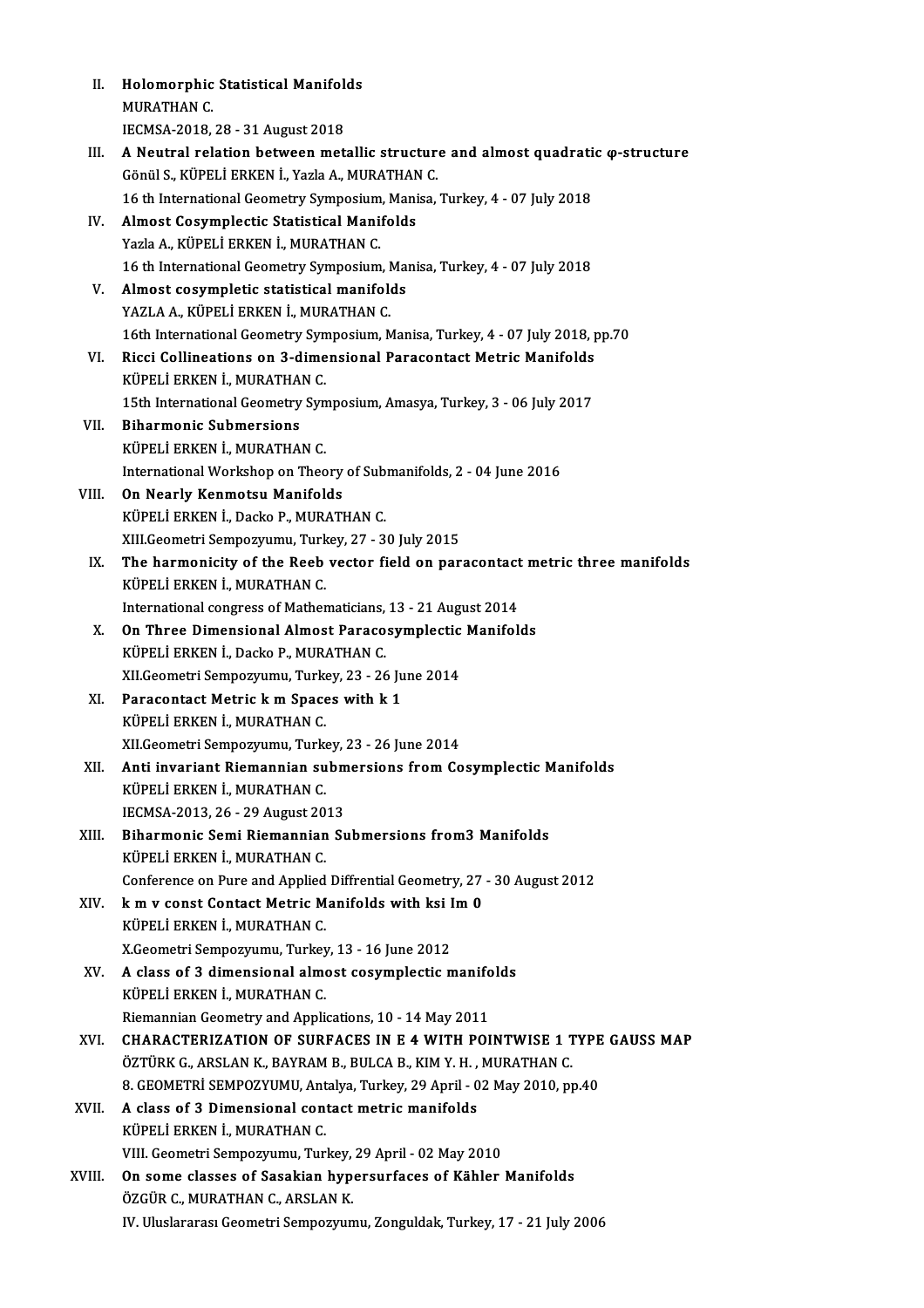| XIX.   | Ricci generalized pseudo symmetric immersions                                           |
|--------|-----------------------------------------------------------------------------------------|
|        | MURATHAN C., ARSLAN K., EZENTAȘ R.                                                      |
|        | Differ. Geom. Appl., Prague, Czech Republic, 30 August - 03 September 2004              |
| XX.    | On tensor product surfaces                                                              |
|        | ARSLAN K., EZENTAŞ R., Mihai I., MURATHAN C., ÖZGÜR C.                                  |
|        | XIII. Ulusal Matematik Sempozyumu, İstanbul, Turkey, 6 - 09 September 2000              |
| XXI.   | On pseudosymmetric contact metric manifolds                                             |
|        | MURATHAN C., ARSLAN K., ÖZGÜR C.                                                        |
|        | XIII. Ulusal Matematik Sempozyumu, İstanbul, Turkey, 6 - 09 September 2000              |
| XXII.  | On pseudosymmetry type hypersurfaces I                                                  |
|        | ARSLAN K., DESZCZ R., EZENTAŞ R., MURATHAN C., ÖZGÜR C.                                 |
|        | XIII. Ulusal Matematik Sempozyumu, İstanbul, Turkey, 6 - 09 September 2000              |
| XXIII. | On invariant submanifolds satisfying a nullity condition                                |
|        | MURATHAN C., ARSLAN K., ÖZGÜR C., YILDIZ A.                                             |
|        | XIII. Ulusal Matematik Sempozyumu, İstanbul, Turkey, 6 - 09 September 2000              |
| XXIV.  | Pseudosymmetric Contact Metric Manifolds of chaki Type                                  |
|        | ARSLAN K., MURATHAN C., ÖZGÜR C., YILDIZ A.                                             |
|        | Doç. Dr. Sabri TÜRKER Anısına Matematik Sempozyumu, Adapazarı, Turkey, 3 - 06 June 2000 |
| XXV.   | <b>Weakly Biharmonic Immersions</b>                                                     |
|        | ARSLAN K., MURATHAN C., DESZCZ R.                                                       |
|        | X. Ulusal Matematik Sempozyumu, Bolu, Turkey, 1 - 05 September 1997                     |
| XXVI.  | Tensor product surfaces of pseudo Euclidean planar curves                               |
|        | ARSLAN K, MURATHAN C.                                                                   |
|        | Geometry and topology of submanifolds VII, 9 - 14 July 1994, pp.71-74                   |

# Supported Projects

MURATHAN C., Project Supported by Higher Education Institutions, Biharmonik Submersiyonlar, 2012 - 2015

# Scientific Consultations

Scientific Consultations<br>TUBITAK, Project Consultancy, Bursa Uludağ University, Fen-Edebiyat Fakültesi, Matematik, Turkey, 2021 - 2021<br>TUBITAK, Project Consultancy, Bursa Uludağ University, Fen-Edebiyat Fakültesi, Matemati Scientinic Sonsultations<br>TUBITAK, Project Consultancy, Bursa Uludağ University, Fen-Edebiyat Fakültesi, Matematik, Turkey, 2021 - 2021<br>TUBITAK, Project Consultancy, Bursa Uludağ University, Fen-Edebiyat Fakültesi, Matemati TUBITAK, Project Consultancy, Bursa Uludağ University, Fen-Edebiyat Fakültesi, Matematik, Turkey, 2021 - 2021<br>TUBITAK, Project Consultancy, Bursa Uludağ University, Fen-Edebiyat Fakültesi, Matematik, Turkey, 2021 - 2021<br>TU TUBITAK, Project Consultancy, Bursa Uludağ University, Fen-Edebiyat Fakültesi, Matematik, Turkey, 2021 - 2021<br>TUBITAK, Project Consultancy, Bursa Uludağ University, Fen-Edebiyat Fakültesi, Matematik, Turkey, 2021 - 2021<br>TÜ TUBITAK, Project Consultancy, Bursa Uludağ University, Fen-Edebiyat Fakültesi, Matematik, Turkey, 2021 - 2021<br>TÜBİTAK, Project Consultancy, Bursa Uludağ University, Fen-Edebiyat Fakültesi, Matematik, Turkey, 2020 - 2020<br>TÜ TÜBİTAK, Project Consultancy, Bursa Uludağ University, Fen-Edebiyat Fakültesi, Matematik, Turkey, 2020 - 2020<br>TÜBİTAK, Project Consultancy, Bursa Uludağ University, Fen-Edebiyat Fakültesi, Matematik, Turkey, 2020 - 2020<br>TÜ TÜBİTAK, Project Consultancy, Bursa Uludağ University, Fen-Edebiyat Fakültesi, Matematik, Turkey, 2020 - 2020<br>TÜBİTAK, Project Consultancy, Bursa Uludağ University, Fen-Edebiyat Fakültesi, Matematik, Turkey, 2019 - 2019<br>TÜ TÜBİTAK, Project Consultancy, Bursa Uludağ University, Fen-Edebiyat Fakültesi, Matematik, Turkey, 2019 - 2019<br>TÜBİTAK, Project Consultancy, Bursa Uludağ University, Fen-Edebiyat Fakültesi, Matematik, Turkey, 2019 - 2019<br>TÜ TUBİTAK, Project Consultancy, Bursa Uludağ University, Fen-Edebiyat Fakültesi, Matematik, Turkey, 2019 - 2019<br>TÜBİTAK, Project Consultancy, Bursa Uludağ University, Fen-Edebiyat Fakültesi, Matematik, Turkey, 2019 - 2019 TUBİTAK, Project Consultancy, Bursa Uludağ University, Fen-Edebiyat Fakültesi, Matematik, Turkey, 2019 - 2019<br>TÜBİTAK, Project Consultancy, Bursa Uludağ University, Fen-Edebiyat Fakültesi, Matematik, Turkey, 2019 - 2019<br>TÜ TÜBİTAK, Project Consultancy, Bursa Uludağ University, Fen-Edebiyat Fakültesi, Matematik, Turkey, 2019 - 2019<br>TÜBİTAK, Project Consultancy, Bursa Uludağ University, Fen-Edebiyat Fakültesi, Matematik, Turkey, 2018 - 2018<br>TÜ TÜBİTAK, Project Consultancy, Bursa Uludağ University, Fen-Edebiyat Fakültesi, Matematik, Turkey, 2018 - 2018<br>TÜBİTAK, Project Consultancy, Bursa Uludağ University, Fen-Edebiyat Fakültesi, Matematik, Turkey, 2018 - 2018<br>TÜ TÜBİTAK, Project Consultancy, Bursa Uludağ University, Fen-Edebiyat Fakültesi, Matematik, Turkey, 2018 - 2018<br>Edit Congress and Symposium Activities

International Conference on Mathematical Studies and Applications 2018, Invited Speaker, Karaman, Turkey, 2019 7th INTERNATIONAL EURASIAN CONFERENCE ON MATHEMATICAL SCIENCES AND APPLICAT, Invited Speaker, Kyyiv,